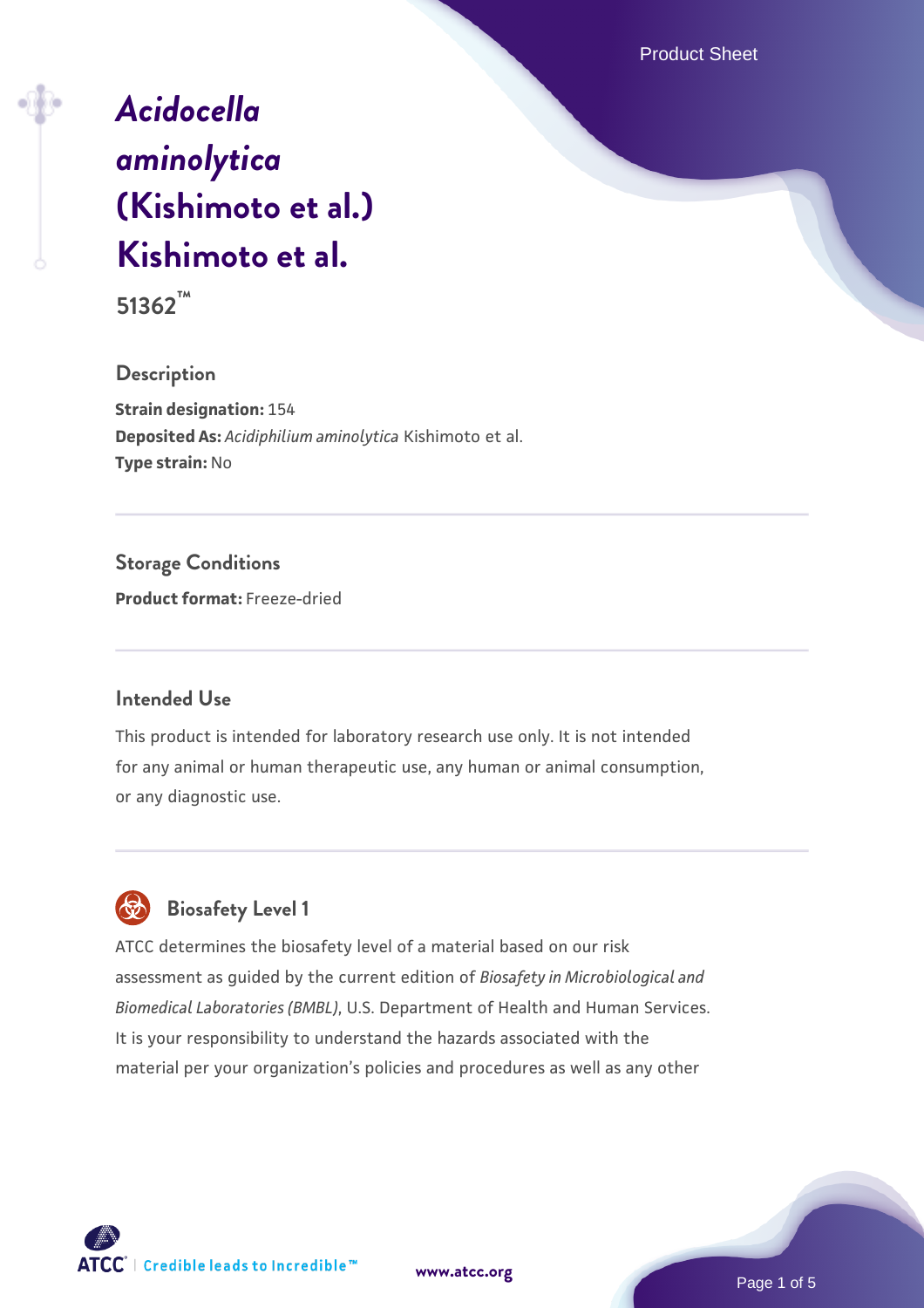# **[Acidocella aminolytica](https://www.atcc.org/products/51362)** [\(Kishimoto et al.\) Kishimoto et al.](https://www.atcc.org/products/51362) Product Sheet **51362**

applicable regulations as enforced by your local or national agencies.

ATCC highly recommends that appropriate personal protective equipment is always used when handling vials. For cultures that require storage in liquid nitrogen, it is important to note that some vials may leak when submersed in liquid nitrogen and will slowly fill with liquid nitrogen. Upon thawing, the conversion of the liquid nitrogen back to its gas phase may result in the vial exploding or blowing off its cap with dangerous force creating flying debris. Unless necessary, ATCC recommends that these cultures be stored in the vapor phase of liquid nitrogen rather than submersed in liquid nitrogen.

#### **Certificate of Analysis**

For batch-specific test results, refer to the applicable certificate of analysis that can be found at www.atcc.org.

# **Growth Conditions**

**Medium:**  [ATCC Medium 1421: LHET2 medium \(ATCC medium 1168\) with 0.01% yeast](https://www.atcc.org/-/media/product-assets/documents/microbial-media-formulations/atcc-medium-1421.pdf?rev=9e15a8f38ab94b24a33bbe104456f2c8) [extract or yeast autolysate](https://www.atcc.org/-/media/product-assets/documents/microbial-media-formulations/atcc-medium-1421.pdf?rev=9e15a8f38ab94b24a33bbe104456f2c8) **Temperature:** 30°C

#### **Material Citation**

If use of this material results in a scientific publication, please cite the material in the following manner: *Acidocella aminolytica* (Kishimoto et al.) Kishimoto et al. (ATCC 51362)



**[www.atcc.org](http://www.atcc.org)**

Page 2 of 5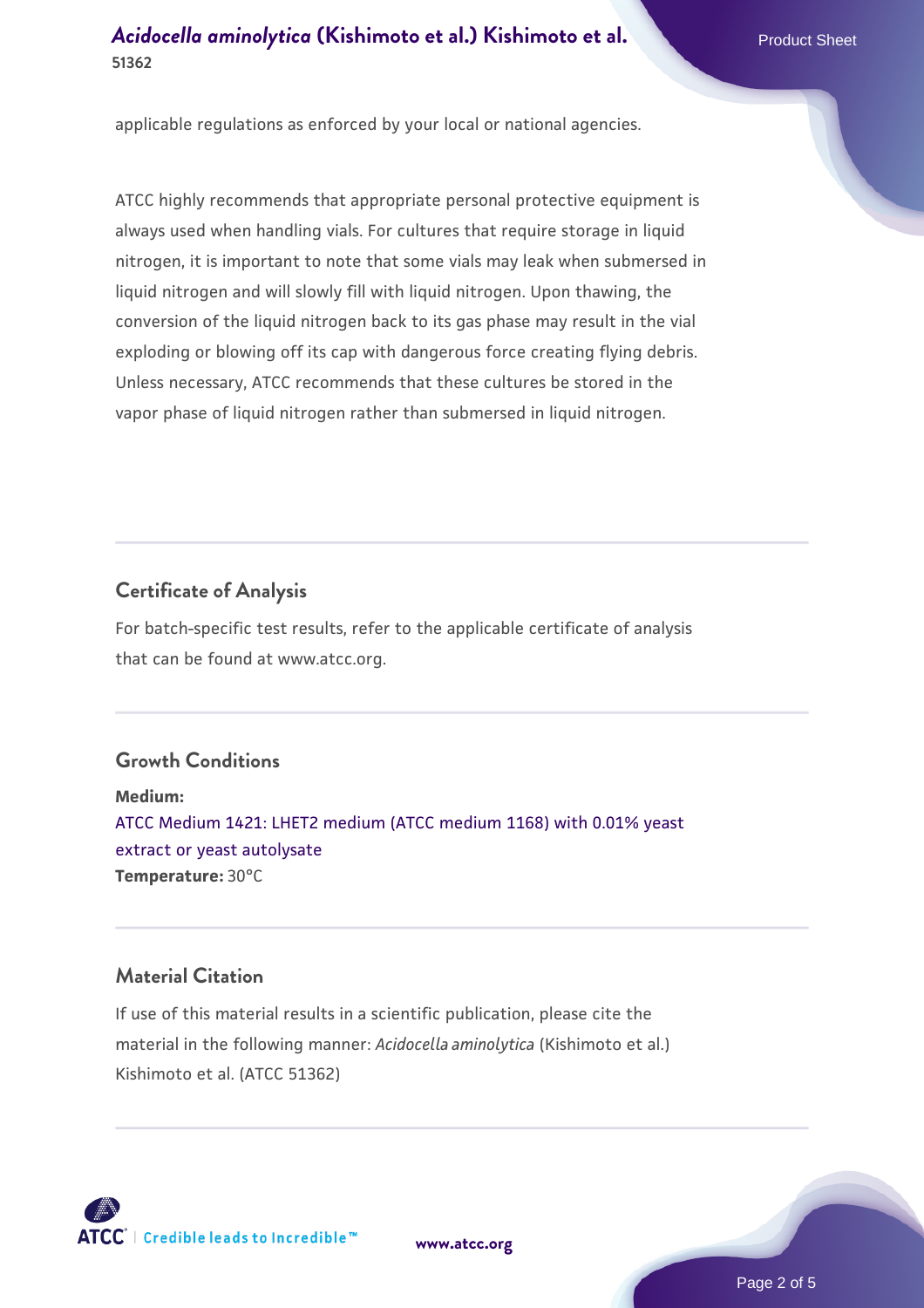# **[Acidocella aminolytica](https://www.atcc.org/products/51362)** [\(Kishimoto et al.\) Kishimoto et al.](https://www.atcc.org/products/51362) Product Sheet **51362**

#### **References**

References and other information relating to this material are available at www.atcc.org.

#### **Warranty**

The product is provided 'AS IS' and the viability of ATCC® products is warranted for 30 days from the date of shipment, provided that the customer has stored and handled the product according to the information included on the product information sheet, website, and Certificate of Analysis. For living cultures, ATCC lists the media formulation and reagents that have been found to be effective for the product. While other unspecified media and reagents may also produce satisfactory results, a change in the ATCC and/or depositor-recommended protocols may affect the recovery, growth, and/or function of the product. If an alternative medium formulation or reagent is used, the ATCC warranty for viability is no longer valid. Except as expressly set forth herein, no other warranties of any kind are provided, express or implied, including, but not limited to, any implied warranties of merchantability, fitness for a particular purpose, manufacture according to cGMP standards, typicality, safety, accuracy, and/or noninfringement.

# **Disclaimers**

This product is intended for laboratory research use only. It is not intended for any animal or human therapeutic use, any human or animal consumption, or any diagnostic use. Any proposed commercial use is prohibited without a license from ATCC.

While ATCC uses reasonable efforts to include accurate and up-to-date information on this product sheet, ATCC makes no warranties or representations as to its accuracy. Citations from scientific literature and



**[www.atcc.org](http://www.atcc.org)**

Page 3 of 5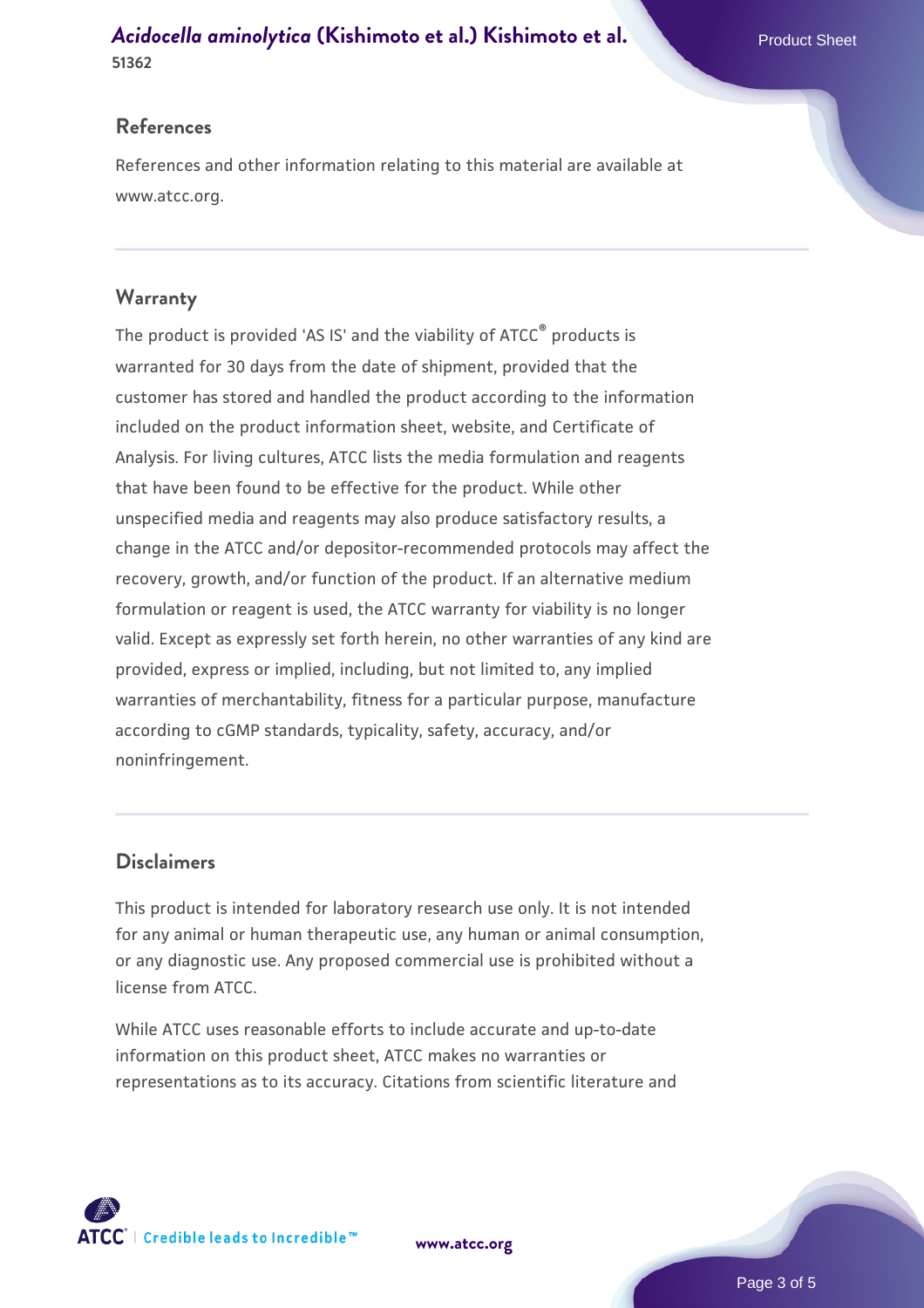patents are provided for informational purposes only. ATCC does not warrant that such information has been confirmed to be accurate or complete and the customer bears the sole responsibility of confirming the accuracy and completeness of any such information.

This product is sent on the condition that the customer is responsible for and assumes all risk and responsibility in connection with the receipt, handling, storage, disposal, and use of the ATCC product including without limitation taking all appropriate safety and handling precautions to minimize health or environmental risk. As a condition of receiving the material, the customer agrees that any activity undertaken with the ATCC product and any progeny or modifications will be conducted in compliance with all applicable laws, regulations, and guidelines. This product is provided 'AS IS' with no representations or warranties whatsoever except as expressly set forth herein and in no event shall ATCC, its parents, subsidiaries, directors, officers, agents, employees, assigns, successors, and affiliates be liable for indirect, special, incidental, or consequential damages of any kind in connection with or arising out of the customer's use of the product. While reasonable effort is made to ensure authenticity and reliability of materials on deposit, ATCC is not liable for damages arising from the misidentification or misrepresentation of such materials.

Please see the material transfer agreement (MTA) for further details regarding the use of this product. The MTA is available at www.atcc.org.

# **Copyright and Trademark Information**

© ATCC 2021. All rights reserved. ATCC is a registered trademark of the American Type Culture Collection.

# **Revision**

This information on this document was last updated on 2021-05-19



**[www.atcc.org](http://www.atcc.org)**